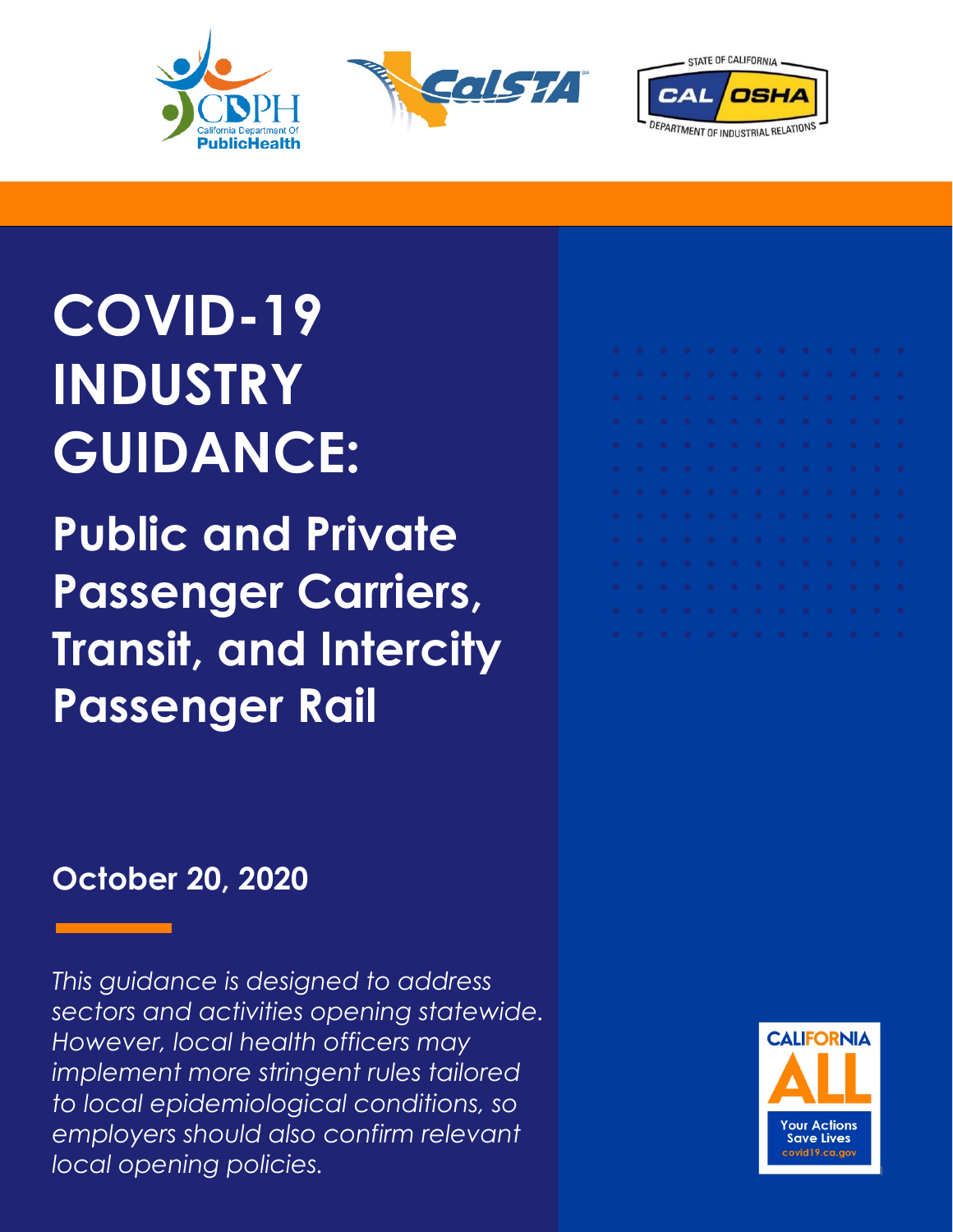### **OVERVIEW**

On March 19, 2020, the State Public Health Officer and Director of the California Department of Public Health issued an order requiring most Californians to stay at home to disrupt the spread of COVID-19 among the population.

The impact of COVID-19 on the health of Californians is not yet fully known. Reported illness ranges from very mild (some people have no symptoms) to severe illness that may result in death. Certain groups, including people aged 65 or older and those with serious underlying medical conditions, such as heart or lung disease or diabetes, are at higher risk of hospitalization and serious complications. Transmission is most likely when people are in close contact or in a poorly ventilated area with an infected person, even if that person does not have any symptoms or has not yet developed symptoms.

Precise information about the number and rates of COVID-19 by industry or occupational groups, including among critical infrastructure workers, is not available at this time. There have been multiple outbreaks in a range of workplaces, indicating that workers are at risk of acquiring or transmitting COVID-19 infection. Examples of these workplaces include hospitals, long-term care facilities, prisons, food production, warehouses, meat processing plants, restaurants, and grocery stores.

As stay-at-home orders are modified, it is essential that all possible steps be taken to ensure the safety of workers and the public.

Key prevention practices include:

- $\checkmark$  physical distancing to the maximum extent possible,
- $\checkmark$  use of face coverings by workers (where respiratory protection is not required) and customers/clients,
- $\checkmark$  frequent handwashing and regular cleaning and disinfection,
- $\checkmark$  training workers on these and other elements of the COVID-19 prevention plan.

In addition, it will be critical to have in place appropriate processes to identify new cases of illness in workplaces and, when they are identified, to intervene quickly and work with public health authorities to halt the spread of the virus.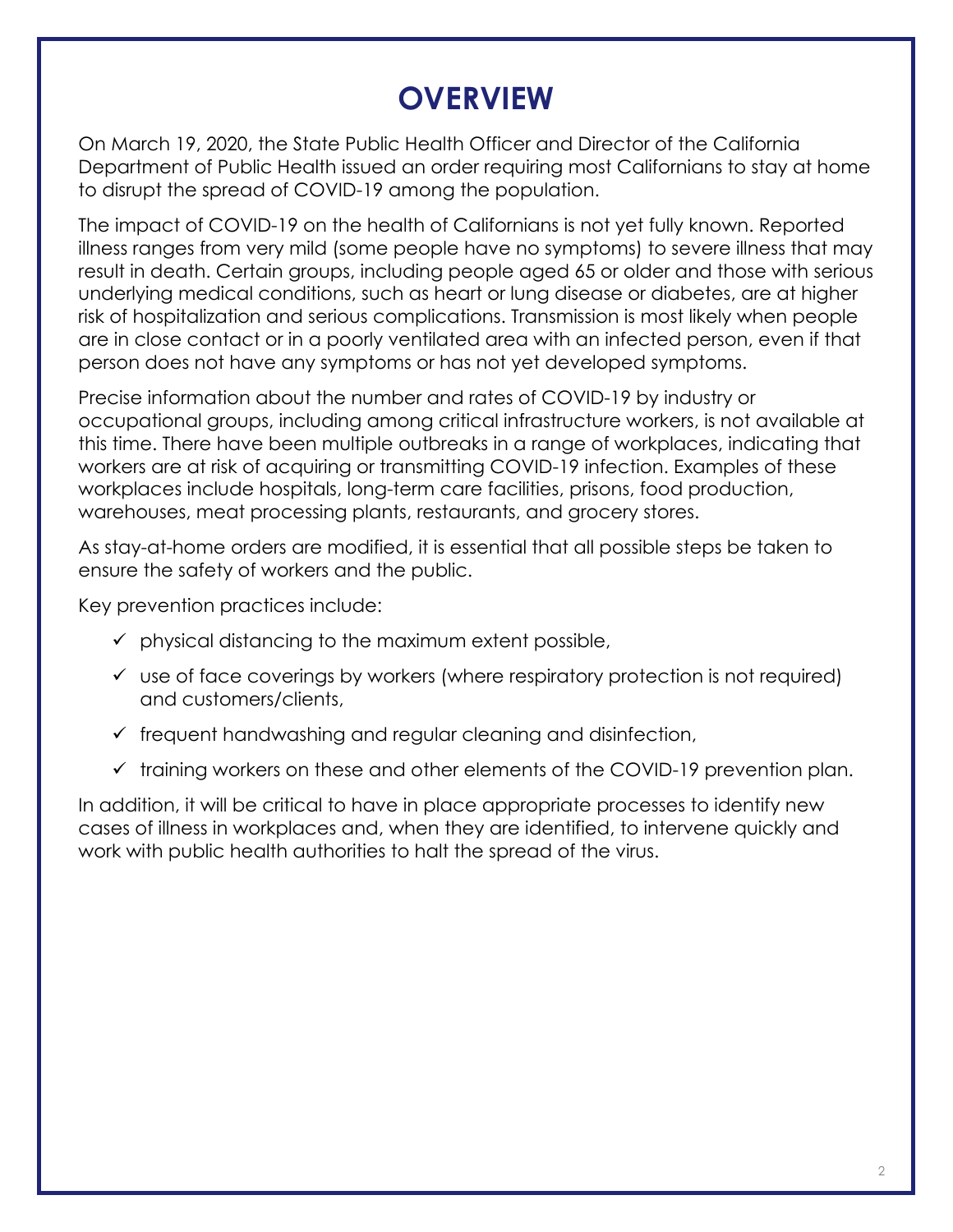#### **PURPOSE**

This document provides guidance for public and private passenger carriers (e.g. shuttle providers, taxis, and rideshare operators), transit agencies, California state-supported intercity passenger rail operators (Capitol Corridor, San Joaquins, and Pacific Surfliner), and passenger vessel operations. The guidance is intended to support a safe, clean environment for workers and customers. Businesses in this industry are open across all tiers but must follow the modifications in this guidance.

For the most updated information on county tier status, visit **Blueprint for a Safer** [Economy.](https://covid19.ca.gov/safer-economy/) Please note that local health departments can have more restrictive criteria and different closures. Find [your county's local information.](https://covid19.ca.gov/get-local-information/)

The guidance is not intended to revoke or repeal any worker rights, either statutory, regulatory or collectively bargained, and is not exhaustive, as it does not include county health orders, nor is it a substitute for any existing safety and health-related regulatory requirements such as those of Cal/OSHA.<sup>1</sup> Additionally, it is not intended to conflict with federal or state requirements for rail or transit vehicles or facilities. Stay current on changes to public health guidance and state/local orders, as the COVID-19 situation continues. Cal/OSHA has more comprehensive guidance on their Cal/OSHA Interim General Guidelines on Protecting Workers from COVID-19 [webpage.](https://www.dir.ca.gov/dosh/coronavirus/Health-Care-General-Industry.html) CDC has specific guidelines for the transit industry:

- [Bus Transit Operators](https://www.cdc.gov/coronavirus/2019-ncov/community/organizations/bus-transit-operator.html)
- [Rail Transit Operators](https://www.cdc.gov/coronavirus/2019-ncov/community/organizations/rail-transit-operator.html)
- [Transit Maintenance Workers](https://www.cdc.gov/coronavirus/2019-ncov/community/organizations/transit-maintenance-worker.html)
- [Transit Station Workers](https://www.cdc.gov/coronavirus/2019-ncov/community/organizations/transit-station-workers.html)
- [Rideshare, Taxi, Limo and Other Drivers-for-Hire](https://www.cdc.gov/coronavirus/2019-ncov/community/organizations/rideshare-drivers-for-hire.html)

#### **Required Use of Face Coverings**

On June 18, CDPH issued [Guidance on the Use of Face Coverings,](https://www.cdph.ca.gov/Programs/CID/DCDC/CDPH%20Document%20Library/COVID-19/Guidance-for-Face-Coverings_06-18-2020.pdf) which broadly requires the use of face coverings for both members of the public and workers in all public and workplace settings where there is a high risk of exposure.

The [CDPH Face Covering Guidance](https://www.cdph.ca.gov/Programs/CID/DCDC/CDPH%20Document%20Library/COVID-19/Guidance-for-Face-Coverings_06-18-2020.pdf) is subject to additional updates based on the current scientific understanding of transmission of the virus causing COVID-19. Please check the CDPH website for any revisions.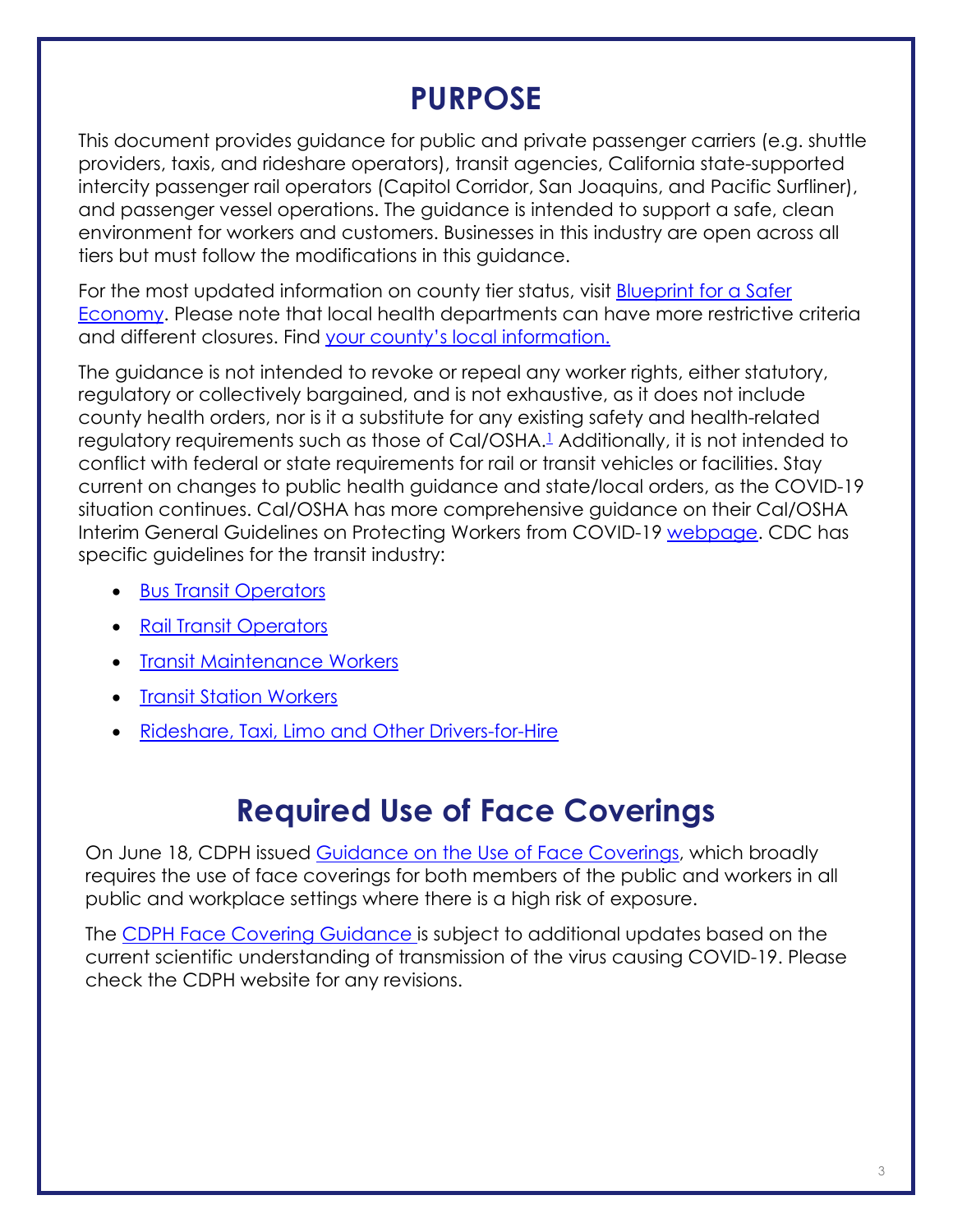# **Worksite Specific Plan**

- Establish a written, workplace-specific COVID-19 prevention plan at every location, perform a comprehensive risk assessment of all work areas and work tasks, and designate a person at each establishment to implement the plan.
- Incorporate the [CDPH Face Covering Guidance](https://www.cdph.ca.gov/Programs/CID/DCDC/CDPH%20Document%20Library/COVID-19/Guidance-for-Face-Coverings_06-18-2020.pdf) into the Workplace Specific Plan and include a policy for handling exemptions.
- Identify contact information for the local health department where the operation is located for communicating information about COVID-19 outbreaks among workers or customers.
- Train and communicate with workers and worker representatives on the plan and make the plan available to workers and their representatives.
- Regularly evaluate the establishment for compliance with the plan and document and correct deficiencies identified.
- Investigate any COVID-19 illness and determine if any work-related factors could have contributed to risk of infection. Update the plan as needed to prevent further cases.
- Implement the necessary processes and protocols when a workplace has an outbreak, in accordance with [CDPH guidelines](https://www.cdph.ca.gov/Programs/CID/DCDC/Pages/COVID-19/Workplace-Outbreak-Employer-Guidance.aspx) and orders or guidance from the local health department.
- Identify close contacts (within six feet for 15 minutes or more) of an infected worker and take steps to isolate COVID-19 positive worker(s) and close contacts.
- Notify all employees in writing, and employers of subcontracted employees, who may have been exposed to COVID-19 and report workplace outbreaks to the local health department. For additional information on employer responsibilities under [AB 685](https://urldefense.proofpoint.com/v2/url?u=https-3A__leginfo.legislature.ca.gov_faces_billTextClient.xhtml-3Fbill-5Fid-3D201920200AB685&d=DwMFAg&c=Lr0a7ed3egkbwePCNW4ROg&r=C6zqYOEeTf0qw4jl4bz2LIlz4L9ktAavxlnr2reaKRg&m=H345TtSnj5oFsANYVGYpWlnWgImZAEDCU6e5GLVCg0A&s=kQWvajOn7GeL4LiOA03328H-q8cG98GIgkEsiFmtBaE&e=) (Chapter 84, Statutes of 2020), refer to the [Enhanced Enforcement and Employer Reporting](https://www.dir.ca.gov/dosh/coronavirus/AB6852020FAQs.html) [Requirements](https://www.dir.ca.gov/dosh/coronavirus/AB6852020FAQs.html) from Cal/OSHA and the [Employer Questions about AB 685](https://www.cdph.ca.gov/Programs/CID/DCDC/Pages/COVID-19/Employer-Questions-about-AB-685.aspx) from CDPH.
- Adhere to the guidelines below. Failure to do so could result in workplace illnesses that may cause operations to be temporarily closed or limited.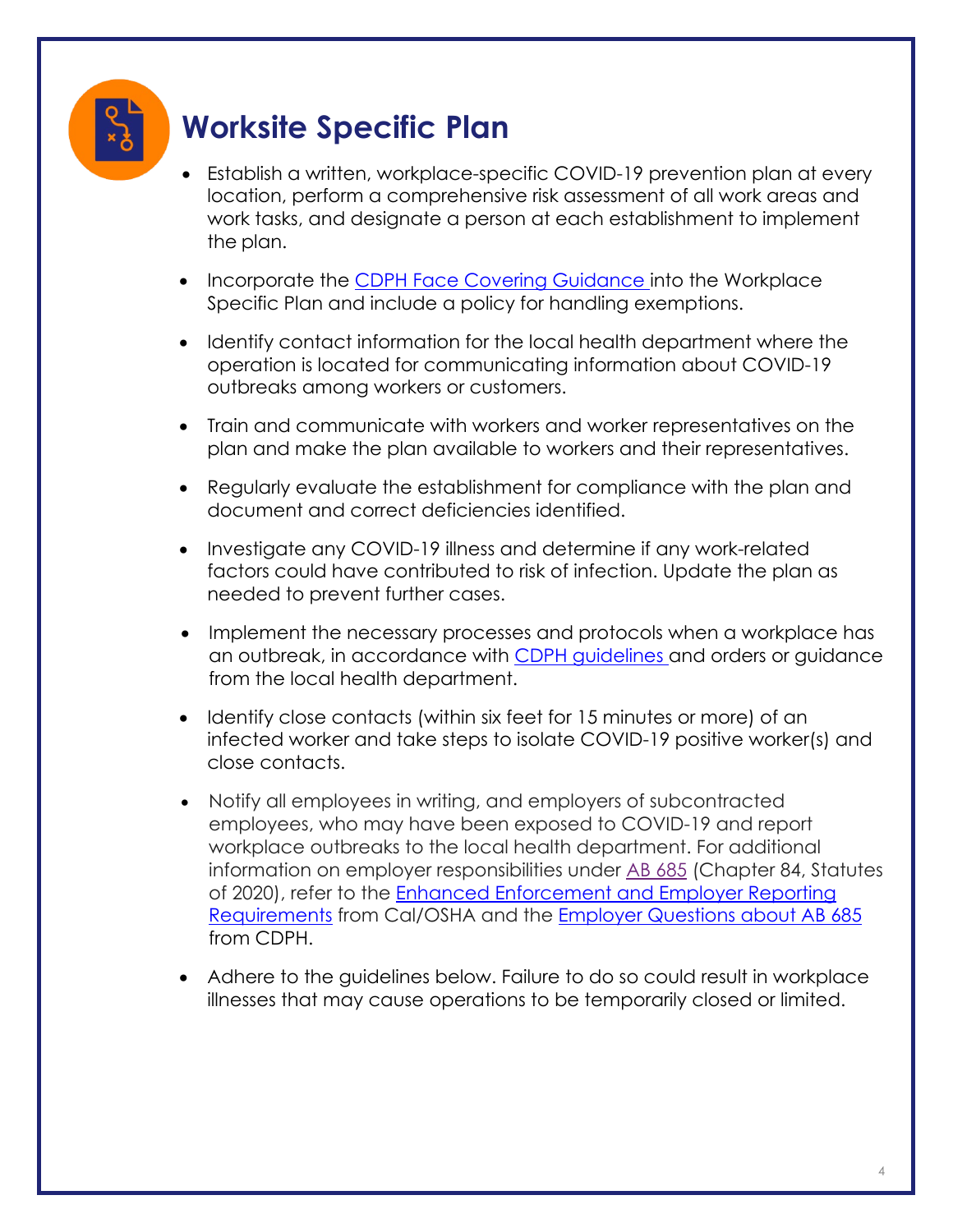

# **Topics for Worker Training**

- Information on [COVID-19,](https://www.cdc.gov/coronavirus/2019-ncov/index.html) how to prevent it from spreading, and which [people are at higher risk](https://www.cdc.gov/coronavirus/2019-ncov/need-extra-precautions/people-at-increased-risk.html) for severe illness or death.
- Self-screening at home, including temperature and/or symptom checks using CDC [guidelines.](https://www.cdc.gov/coronavirus/2019-ncov/symptoms-testing/symptoms.html)
- The importance of not coming to work:
	- o If a worker has symptoms of COVID-19 as [described by the CDC,](https://www.cdc.gov/coronavirus/2019-ncov/symptoms-testing/symptoms.html) such as a fever or chills, cough, shortness of breath or difficulty breathing, fatigue, muscle or body aches, headache, new loss of taste or smell, sore throat, congestion or runny nose, nausea, vomiting, or diarrhea, OR
	- o If a worker was diagnosed with COVID-19 and has not yet been released from isolation, OR
	- o If, within the past 14 days, a worker has had contact with someone who has been diagnosed with COVID-19 and is considered potentially infectious (i.e. still on isolation).
- To return to work after a worker receives a COVID-19 diagnosis only after meeting [CDPH Guidance on Returning to Work or School](https://www.cdph.ca.gov/Programs/CID/DCDC/Pages/COVID-19/Guidance-on-Returning-to-Work-or-School-Following-COVID-19-Diagnosis.aspx) [Following COVID-19 Diagnosis.](https://www.cdph.ca.gov/Programs/CID/DCDC/Pages/COVID-19/Guidance-on-Returning-to-Work-or-School-Following-COVID-19-Diagnosis.aspx)
- To seek medical attention if their symptoms become severe, including persistent pain or pressure in the chest, confusion, or bluish lips or face. Updates and further details are available on [CDC's webpage.](https://www.cdc.gov/coronavirus/2019-ncov/symptoms-testing/symptoms.html)
- The importance of frequent handwashing with soap and water, including scrubbing with soap for 20 seconds (or using hand sanitizer with at least 60% ethanol (preferred) or 70% isopropanol (if the product is inaccessible to children) when workers cannot get to a sink or handwashing station, per [CDC guidelines\)](https://www.cdc.gov/handwashing/hand-sanitizer-use.html). Never use hand sanitizers with [methanol](https://www.fda.gov/drugs/drug-safety-and-availability/fda-updates-hand-sanitizers-consumers-should-not-use) due to its high toxicity to both children and adults.
- The importance of physical distancing, both at work and off work time (see Physical Distancing section below).
- Proper use of face coverings, including:
	- o Face coverings are not personal protective equipment (PPE).
	- o Face coverings do not replace the need for physical distancing and frequent handwashing.
	- o Face coverings must cover the nose and mouth.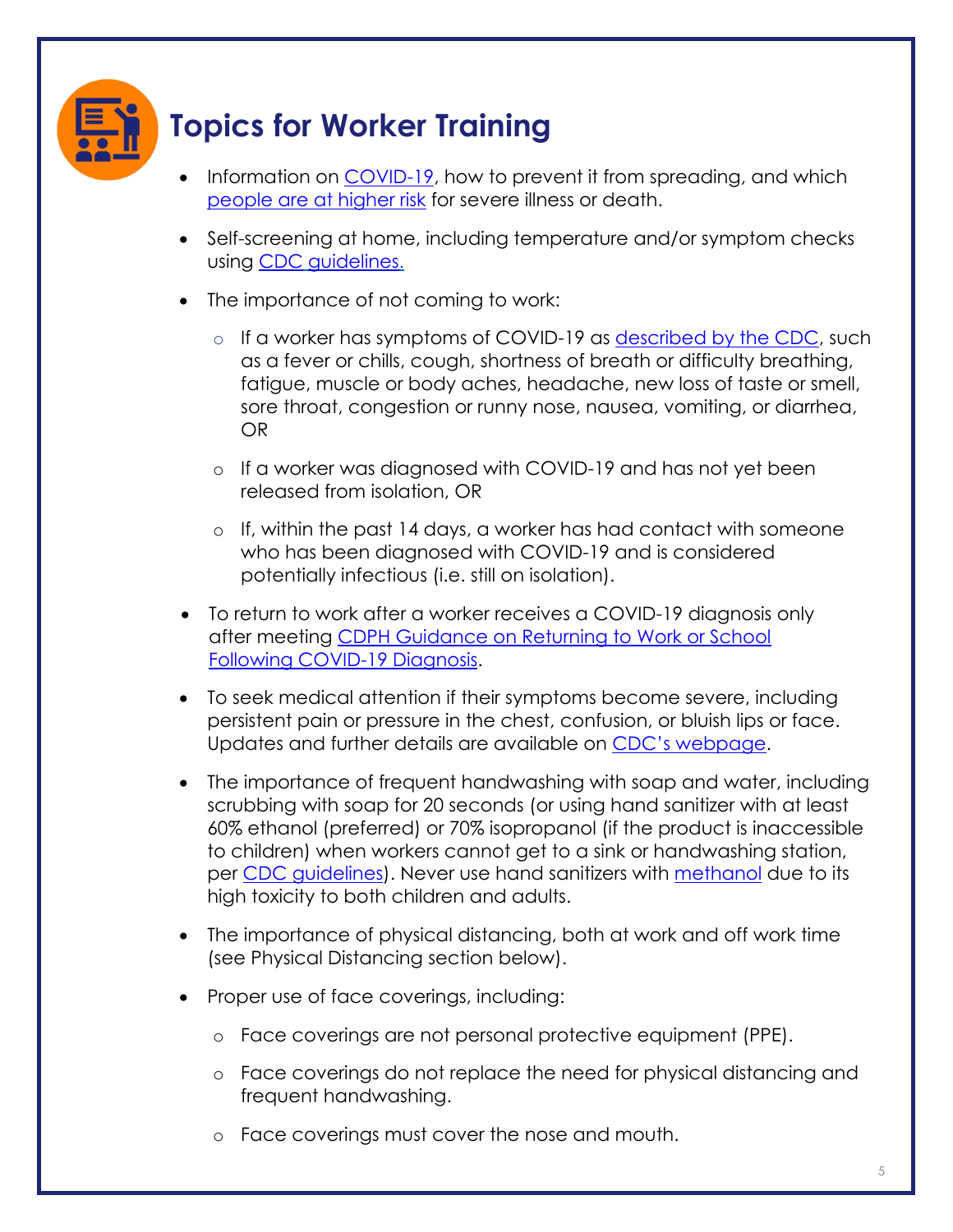- o Workers should wash or sanitize hands before and after using or adjusting face coverings.
- o Avoid touching eyes, nose, and mouth.
- o Face coverings must not be shared and should be washed or discarded after each shift.
- o The importance of passengers wearing face coverings and that the operator has the right to cancel reservations for passengers not wearing them.
- Information contained in the [CDPH Guidance for the Use of Face](https://www.cdph.ca.gov/Programs/CID/DCDC/CDPH%20Document%20Library/COVID-19/Guidance-for-Face-Coverings_06-18-2020.pdf) [Coverings,](https://www.cdph.ca.gov/Programs/CID/DCDC/CDPH%20Document%20Library/COVID-19/Guidance-for-Face-Coverings_06-18-2020.pdf) which mandates the circumstances in which face coverings must be worn and the exemptions, as well as any policies, work rules, and practices the employer has adopted to ensure the use of face coverings. Training should also include the employer's policies on how people who are exempted from wearing a face covering will be handled.
- Ensure any independent contractors, temporary or contract workers, and volunteers at the facility are also properly trained in COVID-19 prevention policies and have necessary supplies and PPE. Discuss these responsibilities ahead of time with organizations supplying temporary and/or contract workers.
- Information on paid leave benefits the worker may be entitled to receive that would make it financially easier to stay at home. See additional information on [government](https://www.labor.ca.gov/coronavirus2019/#chart) [programs supporting sick leave and workers'](https://www.labor.ca.gov/coronavirus2019/#chart) [compensation for COVID-19,](https://www.labor.ca.gov/coronavirus2019/#chart) including workers' sick leave rights under th[e](https://www.dol.gov/agencies/whd/pandemic/ffcra-employee-paid-leave) [Families First Coronavirus Response Act.](https://www.dol.gov/agencies/whd/pandemic/ffcra-employee-paid-leave)



# **Individual Control Measures and Screening**

- Provide temperature and/or symptom screenings for all workers at the beginning of their shift and any vendors, contractors, or other workers entering the establishment. Make sure the temperature/symptom screener avoids close contact with workers to the extent possible.
- If requiring self-screening at home, which is an appropriate alternative to providing it at the establishment, ensure that screening was performed prior to the worker leaving the home for their shift and follows [CDC](https://nam04.safelinks.protection.outlook.com/?url=https%3A%2F%2Fwww.cdc.gov%2Fcoronavirus%2F2019-ncov%2Fsymptoms-testing%2Fsymptoms.html&data=02%7C01%7C%7C0e663c4f0cba4038919508d7f530e0d9%7C56b731a8a2ac4c32bf6b616810e913c6%7C1%7C0%7C637247462597521114&sdata=%2BFs3zTA%2BLulYN7LUIa%2F%2F41%2BfiWhX7yKYbv9ci6ognOw%3D&reserved=0) [guidelines,](https://nam04.safelinks.protection.outlook.com/?url=https%3A%2F%2Fwww.cdc.gov%2Fcoronavirus%2F2019-ncov%2Fsymptoms-testing%2Fsymptoms.html&data=02%7C01%7C%7C0e663c4f0cba4038919508d7f530e0d9%7C56b731a8a2ac4c32bf6b616810e913c6%7C1%7C0%7C637247462597521114&sdata=%2BFs3zTA%2BLulYN7LUIa%2F%2F41%2BfiWhX7yKYbv9ci6ognOw%3D&reserved=0) as described in the Topics for Worker Training section above.
- Encourage workers who are sick or exhibiting symptoms of COVID-19 to stay home.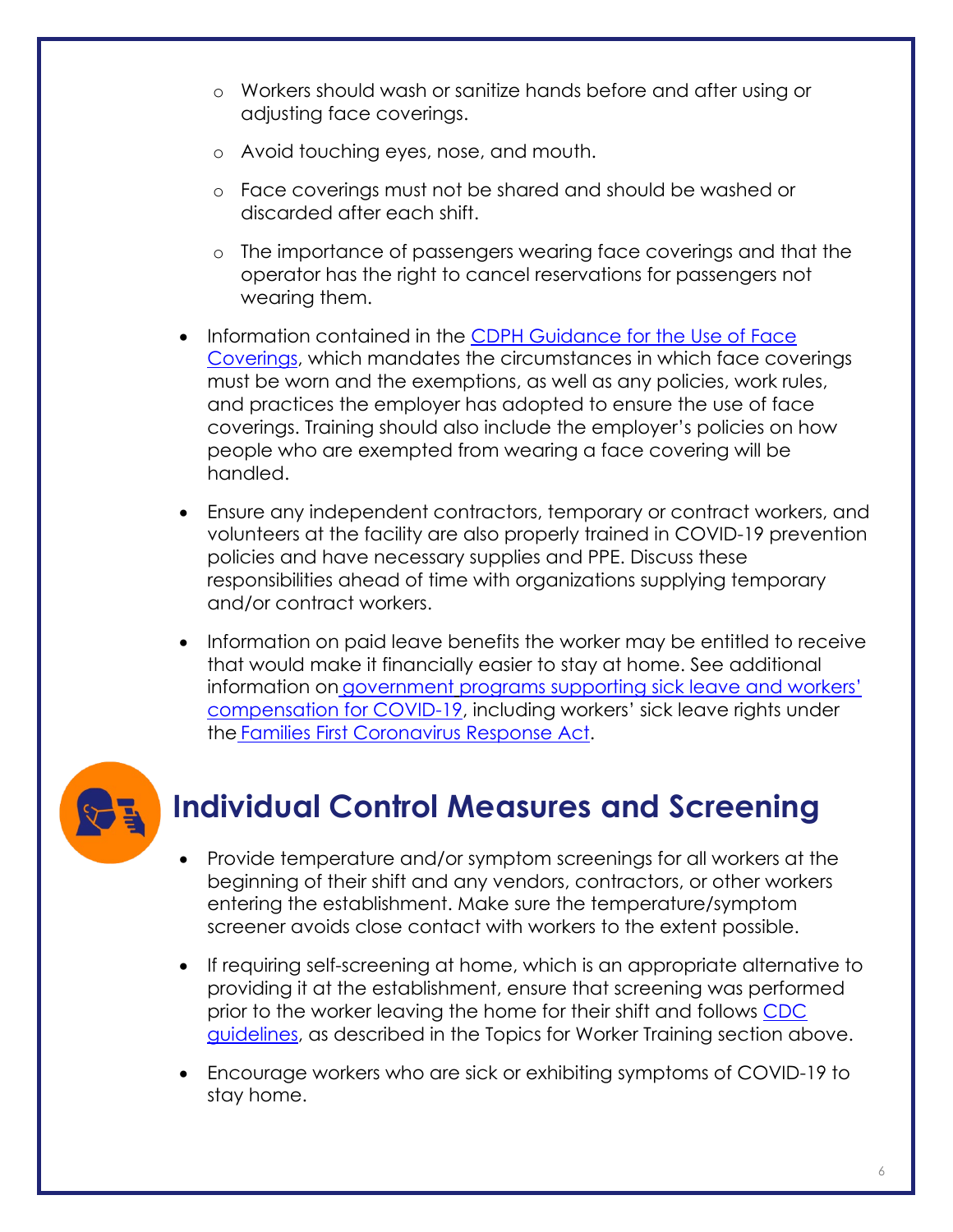- Workers should provide and ensure workers use all required protective equipment, including eye protection and gloves where necessary.
- Workers should consider where disposable glove use may be helpful to supplement frequent handwashing or use of hand sanitizer; examples are for workers who are screening others for symptoms or handling commonly touched items.
- Individuals entering a facility should be restricted to only those classified as essential by management and they must complete a temperature and/or symptom screening before entering.
- Public and private passenger carriers, transit, vessel, and/or rail agencies and entities must take reasonable measures to remind the public that they must use face coverings (unless exempted per the [CDPH Face](https://www.cdph.ca.gov/Programs/CID/DCDC/CDPH%20Document%20Library/COVID-19/Guidance-for-Face-Coverings_06-18-2020.pdf) [Covering Guidance\)](https://www.cdph.ca.gov/Programs/CID/DCDC/CDPH%20Document%20Library/COVID-19/Guidance-for-Face-Coverings_06-18-2020.pdf), practice physical distancing, and avoid directly facing other passengers when physical distancing is difficult. They should also communicate any updated ridership practices and any changes to the frequency of service timetables to the public. Public communication could include those listed (above) and may also include updates to text messaging or transit apps.
- Taxis, rideshare, shuttle, limousine, and other passenger transit operators should take steps to ensure customers are fully aware of the company's new policies and procedures when using the riding service. Passengers must be notified before booking a ride that they must use face coverings (unless exempted per the [CDPH Face Covering Guidance\)](https://www.cdph.ca.gov/Programs/CID/DCDC/CDPH%20Document%20Library/COVID-19/Guidance-for-Face-Coverings_06-18-2020.pdf) and that the operator has the right to cancel reservations for passengers not wearing them.
- Where feasible, taxi and rideshare drivers should be provided a supply of face coverings to give to passengers who arrive for a ride service without them.



### **Ventilation, Cleaning, and Disinfecting Protocols**

- Where possible, install portable high-efficiency air cleaners, upgrade the building's air filters to the highest efficiency possible, and make other modifications to increase the quantity of outside air and ventilation in vehicles, offices, break areas, and other indoor spaces.
- Check the [CDPH website](https://www.cdph.ca.gov/Programs/CCDPHP/DEODC/EHLB/IAQ/Pages/Airborne-Diseases.aspx) periodically for updates on indoor air quality and ventilation guidance for airborne diseases in indoor settings.
- Perform thorough cleaning on high traffic areas within transit and rail stations, in transit and rail vehicles, and water transport vessels like ferries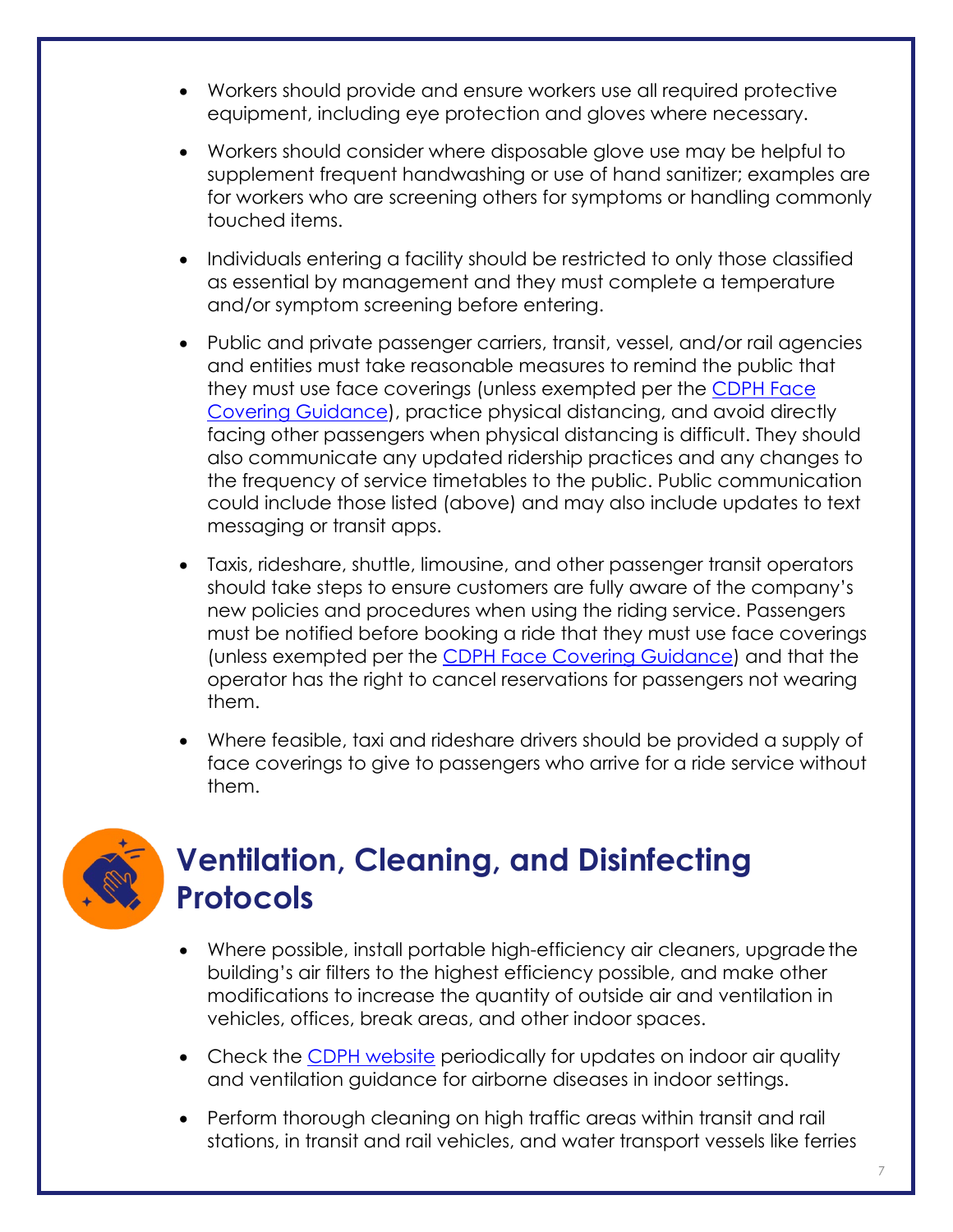and boats, on a regular basis. Areas could include break rooms, restroom surfaces, lunch areas, changing areas and areas of ingress and egress, including stairways, handrails, and elevator controls, etc. Frequently disinfect commonly used surfaces, including kiosks, ticket machines, turnstiles, benches, elevator buttons, system maps, doorknobs, toilets, handwashing facilities, equipment handles, maintenance equipment, and tools.

- Perform routine cleaning and disinfection of all frequently touched surfaces within all vehicles used to transport passengers, including but not limited to, seats, arm rests, door handles, seat belt buckles, light and air controls, walls and windows, grab handles, pull-cords and buttons used by riders to request a stop.
- Clean all areas of drivers' cabs between shifts or users, whichever is more frequent. Provide time for workers to implement cleaning practices during their shifts. Cleaning assignments should be assigned during working hours as part of the worker's job duties.
- When assisting passengers using a wheelchair or other mobility device, or who require operator assistance, operators must sanitize their hands before and after the interaction.
- Avoid sharing phones, other work tools, or equipment wherever possible. Never share PPE.
- When choosing disinfecting chemicals, use products approved for use against COVID-19 listed on the [Environmental Protection Agency \(EPA\)](https://www.epa.gov/pesticide-registration/list-n-disinfectants-use-against-sars-cov-2) [approved](https://www.epa.gov/pesticide-registration/list-n-disinfectants-use-against-sars-cov-2) list and follow product instructions. Use disinfectants labeled to be effective against emerging viral pathogens, diluted household bleach solutions (5 tablespoons per gallon of water), or alcohol solutions with at least 70% alcohol that are appropriate for the surface. Provide workers training on the chemical hazards, manufacturer's directions, ventilation requirements, and Cal/OSHA requirements for safe use. Workers using cleaners or disinfectants must wear gloves and other protective equipment as required by the product. Follow the [asthma-safer cleaning](https://www.cdph.ca.gov/Programs/CCDPHP/DEODC/OHB/Pages/OHWMay2020.aspx)  [methods](https://www.cdph.ca.gov/Programs/CCDPHP/DEODC/OHB/Pages/OHWMay2020.aspx) recommended by the California Department of Public Health and ensure there is sufficient ventilation.
- To minimize the risk of [Legionnaires' disease](https://www.cdc.gov/legionella/index.html) and other diseases associated with water, [take steps](https://www.cdc.gov/coronavirus/2019-ncov/php/building-water-system.html) to ensure that all water systems and features (e.g., drinking fountains) are safe to use after a prolonged facility shutdown.
- Equip stations, transit and rail offices, transit and rail vehicles, and passenger vehicles with proper sanitation products, including hand sanitizer and disinfecting wipes, and provide personal hand sanitizers to all frontline staff (e.g., operators and drivers).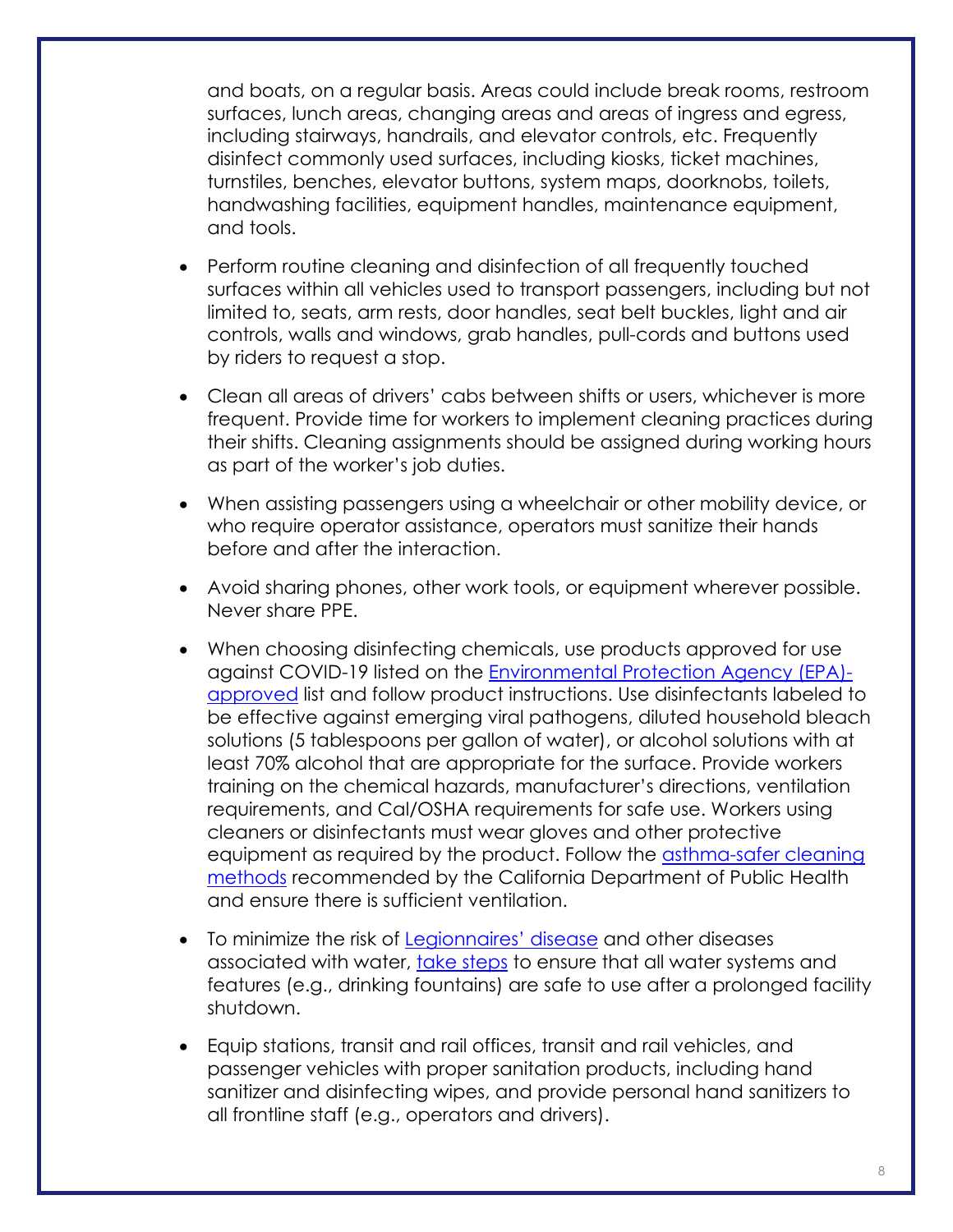- Ensure that sanitary facilities stay operational and stocked at all times and provide additional soap, paper towels, and hand sanitizer when needed.
- Where possible, do not clean floors by sweeping or other methods that can disperse pathogens into the air unless all persons in the area have appropriate PPE. Use a vacuum with a HEPA filter wherever possible.



# **Physical Distancing Guidelines**

- **WARNING:** physical distancing alone is insufficient to prevent transmission of COVID-19.
- Reduce maximum occupancy onboard transit and rail vehicles and vessels to support physical distancing. Remove or space seats to support physical distancing or use colored tape to mark the seats that riders are allowed to use or block off seats that are not to be used. Where possible, use additional buses or transit vehicles to support excess capacity on busy lines and ensure physical distancing of passengers.
- Implement measures to ensure physical distancing of at least six feet between transit and rail operators and passengers. This can include use of physical partitions or visual cues (e.g., floor markings, colored tape, taking passenger seats or spaces out of service, or signs to indicate to passengers where they should not sit or stand near the bus operator). If seating is taken out of service, be mindful of ensuring compliance with minimum requirements for handicapped-accessible seating.
- In public transit vehicles, for example city busses, seats within six feet of the operator should be blocked off and unavailable to passengers if it does not impact the requirements for handicapped-accessible seating. Operators will have the option to request passengers avoid standing or sitting within six feet of them. Where possible, install Plexiglas or other appropriate barriers in transit and rail vehicles to minimize exposure between operators and passengers.
- Consider offering workers who request modified duties options that minimize their contact with customers and other workers (e.g., managing administrative needs through telework).
- Stagger worker breaks, in compliance with wage and hour regulations, to maintain physical distancing protocols.
- Ensure workers can maintain physical distance in breakrooms, using barriers, increasing distance between tables/chairs to separate workers, etc. Where possible, create outdoor break areas with shade coverings and seating arrangements that ensures physical distancing. Discourage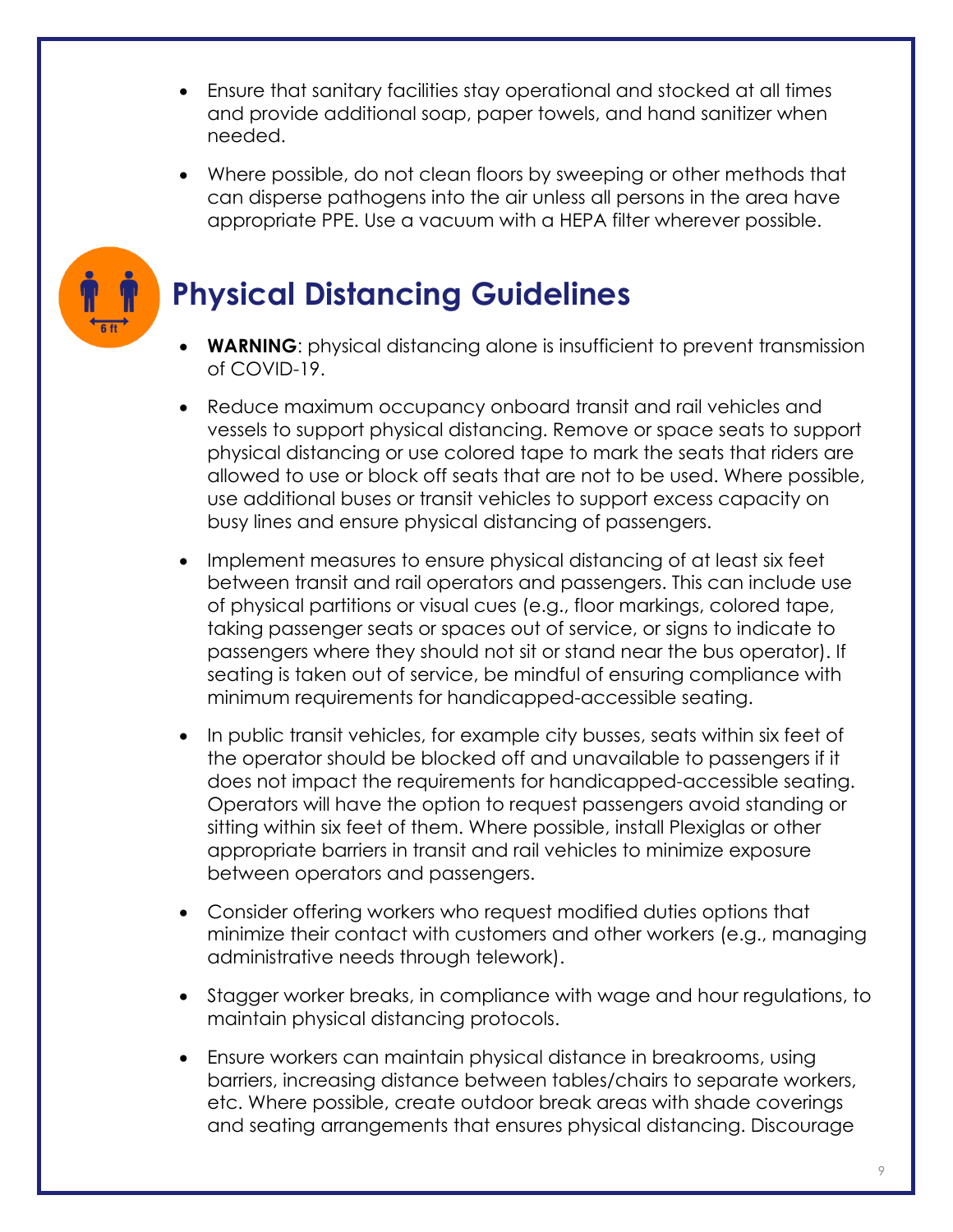workers from congregating during breaks and ensure they are not eating or drinking without face coverings within six feet of each other.

- Place additional limitations on the number of workers in enclosed areas to ensure at least six feet of separation to limit transmission of the virus.
- Require passengers to purchase tickets and add value to transit and rail cards online to minimize the need for use of machines at the station.
- Develop a passenger entry and exit plan to minimize physical contact and crowding with other passengers during entry and exit of the transit vehicle.
- When traveling by a water transport vessel, such as a ferry or boat, ask the passengers to indicate to a crew member if they are traveling together as party, if feasible. The crew will help passengers queue for boarding and disembarking the vessel in physically distanced small groups.
- Track the routes on which physical distancing is a challenge due to ridership. Adjust bus or transit routes and scheduling to account for the need for additional busses, trains, and other transit vehicles during peak ridership hours on busy routes.



# **Additional Considerations for Passenger Carriers (Taxis, Rideshare Vehicles, Shuttles, Limousines, etc.)**

- **Pooled rides offered by ridesharing companies**, which includes providing a carpool type of option for different parties traveling in a similar direction, **should be suspended until further public health guidance is provided for restarting such rides**.
- Taxi and rideshare operators and private transit companies should develop a process that permits both drivers and riders to cancel rides without penalty if the other party is not wearing a face covering. This policy should be communicated to passengers before they book a ride.
- Provide drivers with an adequate supply of materials required to clean and disinfect frequently touched surfaces of the vehicle. Drivers should have cleaning and disinfecting spray and/or disposable wipes in their vehicles. Drivers should follow manufacturer's directions for proper cleaning and disinfecting in the vehicle, including using cleaning techniques appropriate for the surface. Drivers should be instructed on the hazards of the product(s) and any necessary protective measures. Ensure adequate ventilation when cleaning/disinfecting vehicles. The